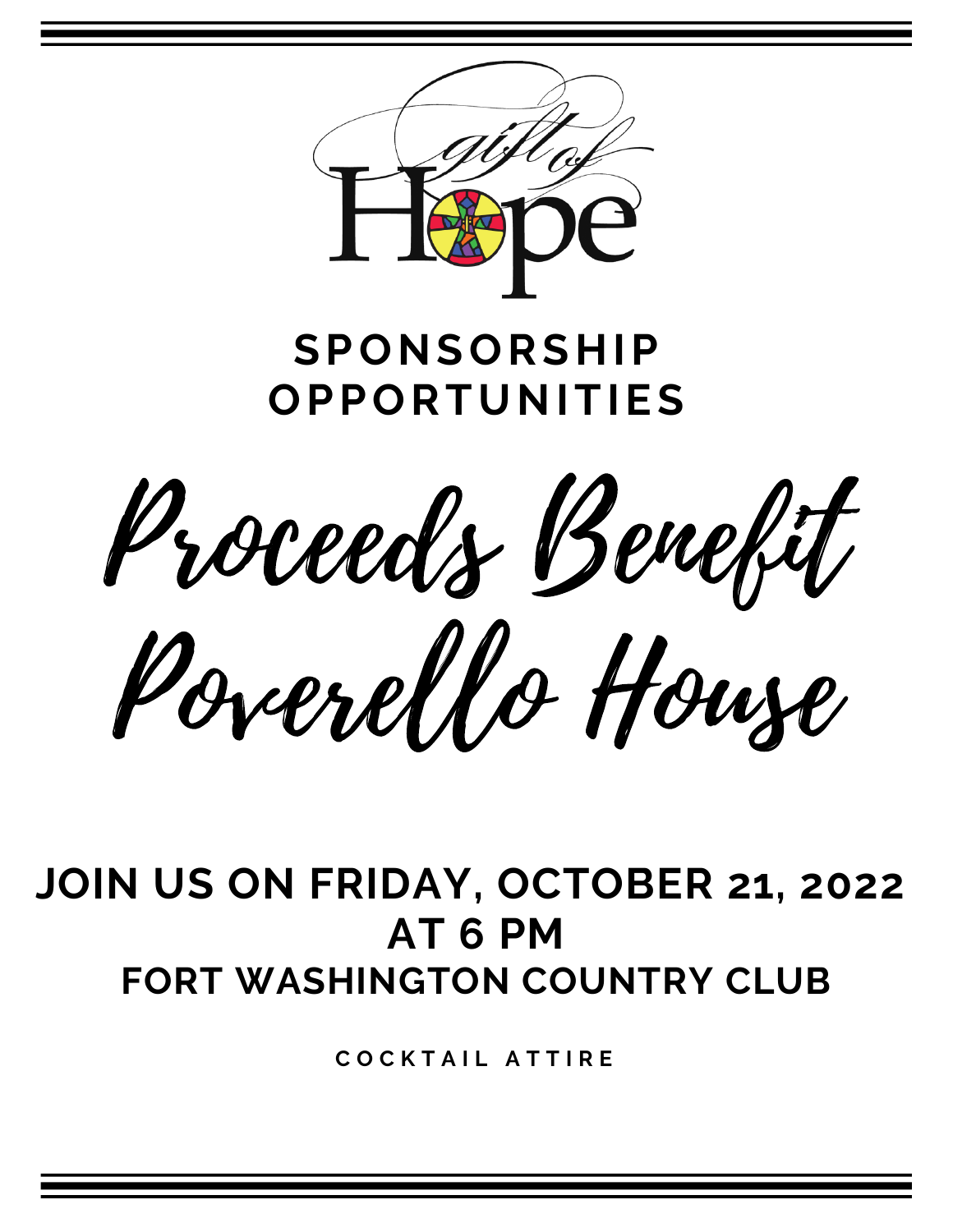

#### **Board of Directors**

**Chair Curtis Davies First V.P. Prashant Patel Second V.P. Charles Farnsworth Secretary Paula Capozzi Treasurer Hank Bennett**

**Members Nick Amendola Marc' Bady Rebecca Garth-Nelson Christopher Hansen Constance Jones Adam Mendes Stephanie Negin Ken Ramos Andrew Slater Victor Salazar Rob Veneski James Walls, Jr.**

Dear Community Supporter:

I am writing you to request your support for the Gift of Hope Gala, a very special event to raise funds for Poverello House. Our event will be held Friday, October 21st, 2022, at the Fort Washington Country Club.

49 years ago, our Founder "Papa Mike" McGarvin, began handing out sandwiches to the homeless out of the back of his car. Not only was he feeding their bodies, he was feeding their spirits with hope. Today, the Poverello House mission remains the same – *to enrich the lives and spirits of all who pass our way*. Last year, Poverello House provided more than 40,0000 nights of shelter to men, women, and children in need. Last year, we served nearly 1,000,000 meals to those who are hungry! Through the hard work of our new HOPE Outreach Team, we also had the honor of relocating over 600 individuals from our freeways as a lead partner in Project Offramp with the City of Fresno.

I had not yet become the new CEO as I attended the event that we last held in 2019. I was amazed at the community support as I saw the sold-out event raise over \$150,000 for Poverello House programs! Since that time, we have dramatically grown, launched a street outreach team, built a solar project, started a mental health program, replaced Tuff Sheds in the Village of Hope with Pallet Shelters, and much more. These are exciting times in our history as an organization.

We ask that you become an ambassador of hope by being a sponsor of the Gift of Hope Gala. Your generous support enables a greater portion of the night's revenue to go directly to fund Poverello House programs and services. We will also make sure the community is aware of your support through recognizing your partnership publicly.

The attached insert contains details about this year's sponsorship levels and packages. All proceeds benefit Poverello House programs and services to help meet the needs of the hungry, homeless and hurting every day.

I look forward to seeing you on October 21st at Fort Washington Country Club. If we have not yet had the opportunity to meet, I look forward to personally connecting with you soon. If you have any questions, please feel free to call me at (559) 498-6988.

Blessings,

Zachary D. Darrah Chief Executive Officer